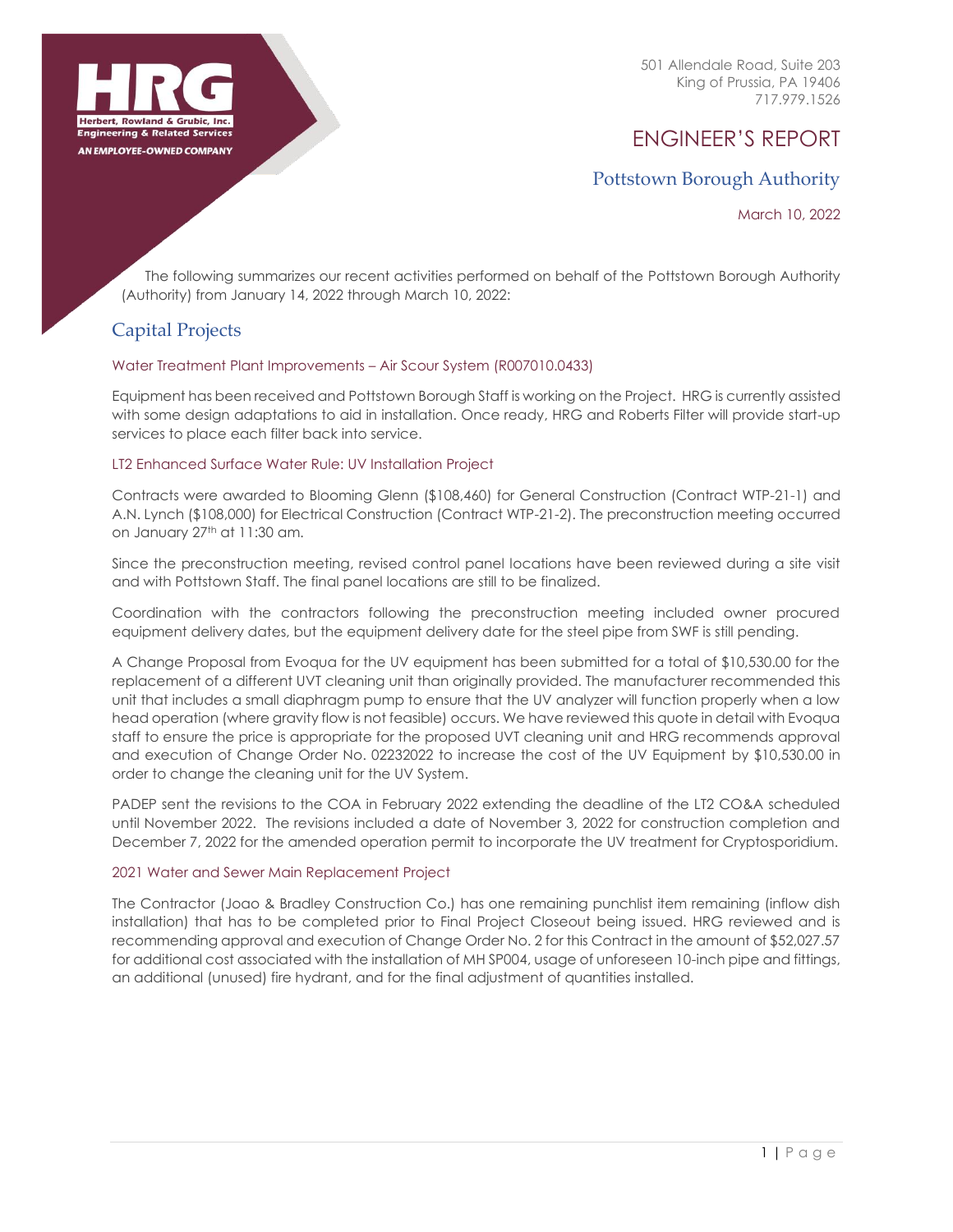# Miscellaneous Projects

### 2023 to 2033 Capital Improvements Plan (Water and Sewer)

*There are no further updates since the January 2022 Engineer's Report. HRG has completed and submitted a draft 10-Year Capital Improvements Plan (2023 to 2033) for the Authority's water and sewer system. HRG will make improvements to the plan based on the comments discussed in the Capital Improvements Meeting held on January 11, 2022.*

#### WTP NPDES Permit Renewal Application

HRG continues work on the NPDES Permit Renewal Application (Permit No. PA0052647) for the Pottstown Water Treatment Plant (due on June 6, 2022). HRG continues to coordinate with Plant Staff to obtain the information needed for the application as well as testing for the priority pollutants required.

#### Water Valve Exercising Program

HRG previously performed a detailed review of the Pilot Data Submission provided by Wachs for Year 1 Valve Assessment (2021) work. In consultation with Public Works, HRG has liaised with Wachs to address various project-specific items as well as general approaches to increase the efficiency and effectiveness of professional services provided under Contract No. VP-1. On behalf of Public Works, HRG presented a request for action by Wachs to make final modifications to Invoice No. 1 (submitted on January 6, 2022), which will allow for final processing of this payment. Wachs provided preliminary deliverables for Year 2 Valve Assessment (2022) work (completed between January 5 and January 27, 2022) on February 15, 2022. HRG provided Public Works with the February 15, 2022 preliminary deliverable submission for Year 2 Valve Assessment (2022) work, with any subsequent data review, evaluation, or action contingent upon the Authority's direction. The February 15, 2022 preliminary deliverable submission for Year 2 Valve Assessment (2022) work indicates that a total of 345 valves have been targeted for assessment as of January 27, 2022. Wachs reported to HRG on March 2, 2022 that the field crew is on track to complete the remaining Year 2 Valve Assessment (2022) work beginning March 7, 2022. Per the Authority's direction, HRG will continue to ensure that all work under Contract No. VP-1 is conducted in conformance with the Scope of Work and intent of the executed Agreement. Upon conclusion of the remaining Year 2 Valve Assessment (2022) work (set to continue on March 7, 2022), HRG will coordinate with Wachs to ensure that future year efforts are completed only during the warmer months (April to October) to minimize cold-weather related field issues.

### UPT Act 537 Sewage Facilities Plan Update for Acquisition of UPT Sewage Facilities by PAWC

There are no further updates since the January 2022 Engineer's Report. HRG and the Solicitor previously reviewed Upper Pottsgrove Township's Act 537 Sewage Facilities Plan Update for Acquisition of Upper Pottsgrove Township Sewage Facilities by Pennsylvania American Water Company (dated July 2021) as well as the related Settlement Agreement and Release and the Assignment and Assumption with Support Agreement documents. Comments were provided on behalf of the Authority to the UPT Engineer (on December 21, 2021 and January 7, 2022) relative to review of all associated information.

#### Industrial Highway Meter Review

Lower Pottsgrove has inquired about the ability to remove the Industrial Highway meter (LPT4) and bill Lower Pottsgrove based on the water usage from each of facilities (Hotel and KinderCare) that contribute flow to the meter. The LPT4 meter has not been operational since January 4, 2022, and historical flow correlations are currently being used for billing. HRG performed a review of the historical water billing records at both facilities as well as the wastewater meter flow records for the Industrial Highway Meter over the past five years that the meter was operational. The historical quarterly water records have been lower than the wastewater flows during every year of the analysis. From 2016 until 2018, the average monthly water usage was 262,222 gallons, and the average monthly wastewater flow was 320,312 gallons. From 2020 to 2021, the average monthly water usage was 92,623 gallons, and the average monthly wastewater flow was 178,211 gallons. While the flows are currently relatively low, the historical data suggest the usage may be lower due to the Covid-19 Pandemic and that the wastewater flows may increase to Pre-2020 levels.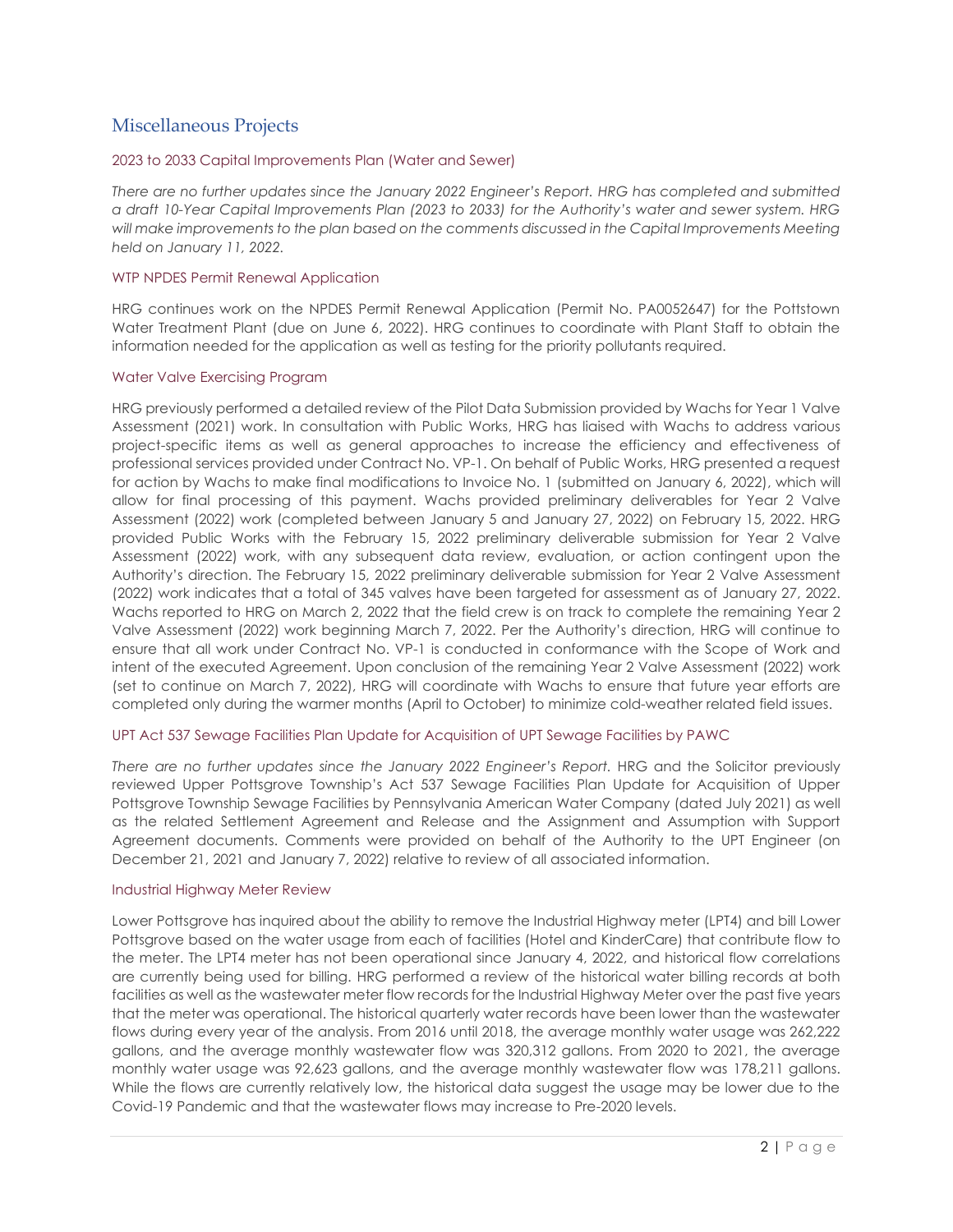Since at least 2017, there have been no flow calibration reports included in Lower Pottsgrove Township's Chapter 94 Reports or provided to BCM or HRG. HRG also performed a site visit to verify the meter pit location and connections to the meters and observed no blockages in the meter pit.

# Funding Opportunities

## Lead Line Replacement Initiative

The Authority is seeking PENNVEST approval for a proposed 180-day extension to the settlement date stipulated in PENNVEST's October 21, 2021 funding offer. If approved, this extension would result in a revised settlement date of January 19, 2023, as opposed to July 23, 2022. The proposed extension period would allow the Authority more time to investigate (and hopefully secure) potential alternate funding sources for the debt-service (loan) portion of the project, as well as for the surface restoration work, etc. An initial request was issued to PENNVEST and PENNVEST requested an updated letter with an updated construction schedule. HRG is coordinating with PENNVEST to identify a proposed construction schedule that will be acceptable in order to allow for the extension and will prepare a letter to reflect that schedule once it is identified.

# Land Development

### Hanover Square Commercial Development

*There are no further updates since the January 2022 Engineer's Report.* Approval of the Contractor's formal bond release request (dated July 27, 2021) is contingent upon acceptance of the required sanitary manhole correction work by Public Works (tentatively scheduled by the Contractor for Spring 2022).

### Lower Pottsgrove Township Municipal Complex Development

To-date, HRG has conducted three (3) water/sewer capacity reviews (final letter issuance date of January 11, 2021), two (2) land development reviews for the proposed water system (final letter issuance date of December 2, 2021) and has performed a financial security review for the water system improvements to recommend an amount for financial security for facilities to be dedicated to the Authority (letter issuance date of February 3, 2022). There are no further action items required for this land development project.

### 243 Shoemaker Road (Specialty Chemical Systems, Inc.) Development

*There are no further updates since the January 2022 Engineer's Report.* It is our understanding that this land development project is still on-hold.

### 759 Sheridan Street (Sheridan Street Subdivision) Development

The Design Engineer provided HRG with the PADEP Sewage Facilities Planning Module Exemption Letter, dated September 30, 2021. A Will Serve Letter was previously prepared for the project. There are no further action items required for this land development project.

### 14 Robinson Street (Permabond, LLC) Development

To-date, HRG has performed four (4) land development reviews for the proposed fire water service (final letter issuance date of February 14, 2022). HRG has successfully coordinated with the Design Engineer, the Applicant's Architect, the Fire System Designer, and Public Works to ensure that final plan revisions were made in conformance with the mutually agreed-upon end design criteria for the 2-stanchion support system. There are no further action items required for this land development project.

### 451 Keystone Boulevard (Pottstown Sustainable Energy Plant) Development

*There are no further updates since the January 2022 Engineer's Report.* The approved O&M Agreement was partially executed by Pottstown Sustainable Energy Plant in December 2021 and has been sent to the Authority Solicitor for completion and execution.